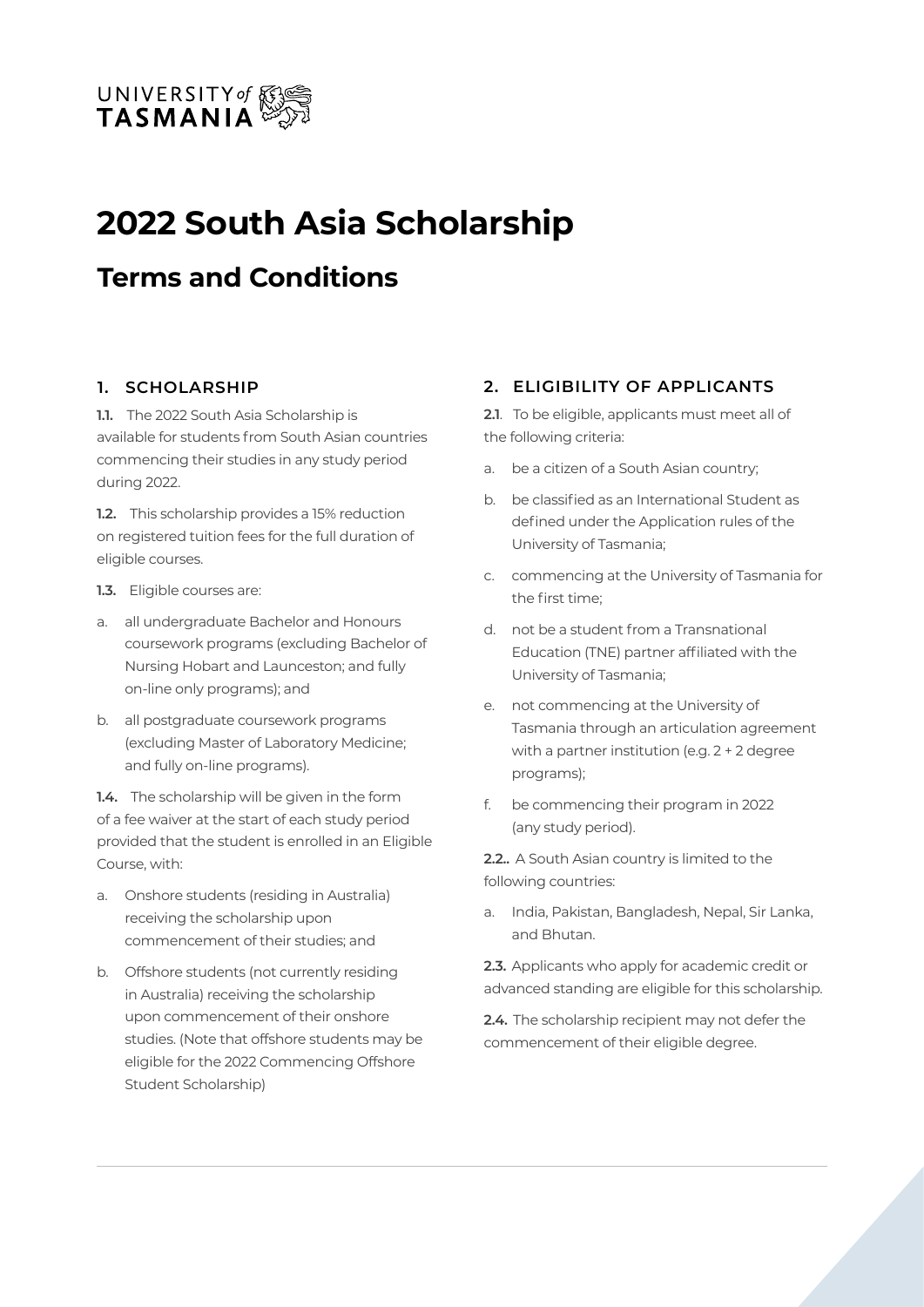#### **3. APPLICATION PROCESS**

**3.1.** Applicants are assessed automatically for the 2022 South Asia Scholarship upon submission of their International Student Application; there is no need to apply separately.

**3.2.** All decisions made by the University of Tasmania in respect to the scholarship are final and not subject to review.

#### **4. ALLOCATION OF SCHOLARSHIP**

**4.1**. Applicants will be notified whether they have been awarded the scholarship in their Letter of Offer.

### **5. STUDENT AMBASSADOR ROLE**

5.1. Recipients of the South Asia Scholarship authorise the University of Tasmania to use, reproduce, and/or publish their image, their name and story in relation to the scholarship without compensation.

**5.2.** Applicants who accept the scholarship consent to becoming ambassadors for the University of Tasmania for the duration of their degree at the University of Tasmania without compensation. This includes:

- a. assisting with marketing initiatives by positively representing the University of Tasmania;
- b. sharing their positive University experiences with future students;
- c. participating in recruitment activities; and
- d. appearing in University of Tasmania promotional materials if requested.

**5.3**. The University will deal with all personally identifying information that a student provides in accordance with its Privacy Statements and Privacy Policy.

**5.4.** A student may contact the University in relation to their personal information that the University holds by contacting the International Student Recruitment Team at **Your.Study@utas.edu.au or calling +61 (3) 62266200.**

## **6. ACTIONS RENDERING THE SCHOLARSHIP VOID**

**6.1.** This scholarship cannot be combined with another University of Tasmania scholarship or bursary (excluding a support package).

**6.2.** This scholarship is non-transferable and cannot be redeemed for cash.

**6.3.** If at any stage during or following the process of assessing and awarding a scholarship, any documents provided as part of the recipient's international student application is found not to be genuine; the scholarship will be immediately withdrawn.

**6.4**. International students on a Student Visa (subclass 500) must continue to satisfy the criteria for the grant of a visa and must maintain satisfactory attendance in their course, and satisfactory course progress for each study period as required by the University of Tasmania